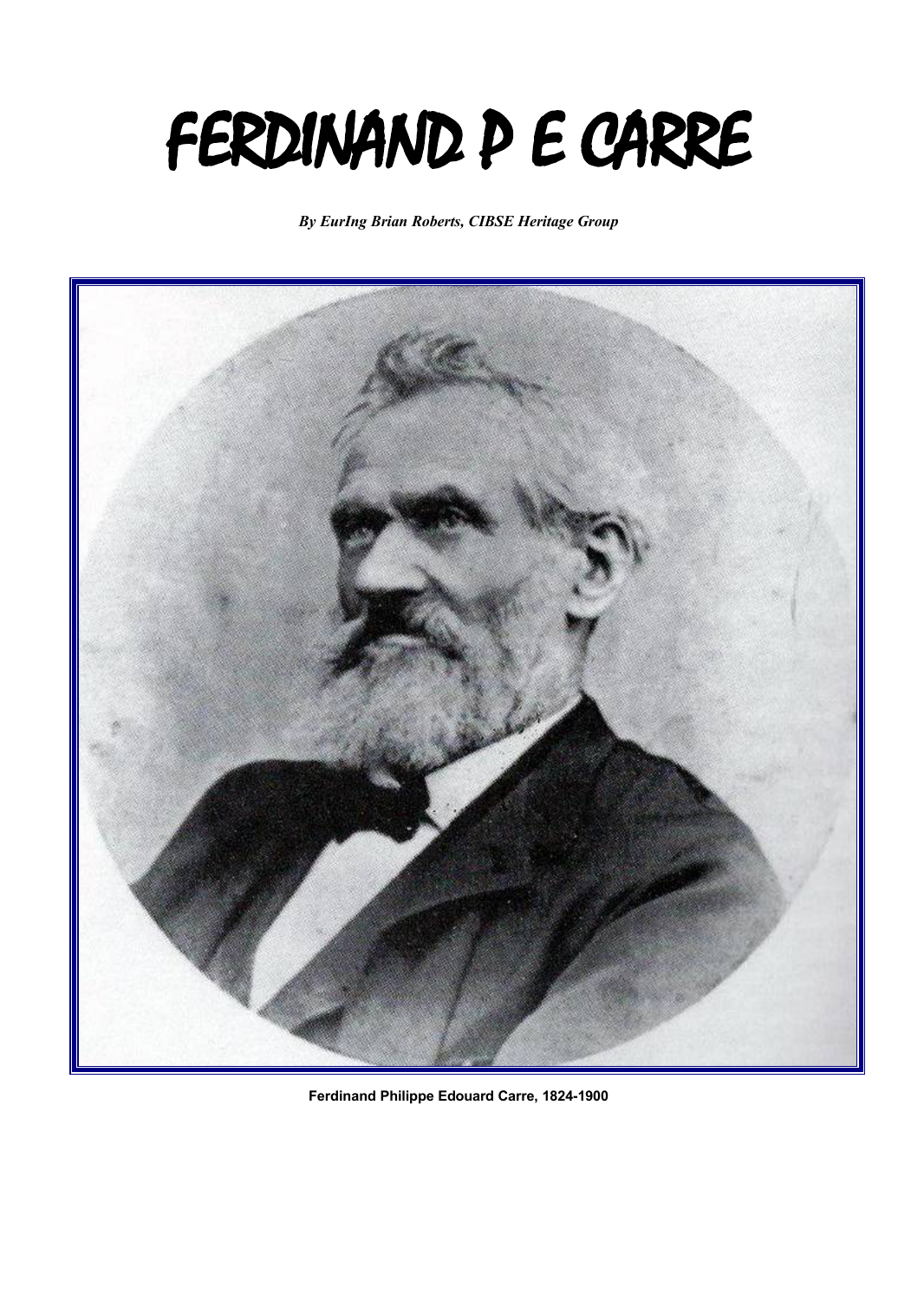Ferdinand Carre was born on 11 March 1824 at Moislains, Somme, France. In 1850, his brother Edmond (1833-1894) developed an intermittent absorption refrigerating device using water and sulphuric acid, able to freeze water, which found use in Paris cafes. Ferdinand has been described as "a versatile engineer…interested in thermodynamics, mechanics, metallurgy and electrotechniques." From 1857, he studied refrigeration machines using ethyl ether and ammonia. He continued work on Edmond's process and in 1858 developed a machine which used ammonia as the refrigerant and water as the absorbent. This continuous absorption refrigerating machine was patented in France in 1859 and in the United States in 1860 (USP 30201 of 2 October). His machine was manufactured in 1861 by Mignon & Rouart of Paris. Carre exhibited his ice-making machine at the Universal London Exhibition of 1862, where it produced 200 kg of ice per hour.

Much of the commercial success of Carre's machine has been attributed to its use by the Confederate States in the American Civil War after the Union blocked shipments of natural ice from the north. Carre machines were smuggled through the Union blockade but did not operate satisfactorily until improved upon by Daniel Holden in New Orleans. Holden used steam coils to power the system and used distilled water to produce clean, demineralised ice.

In 1876, Carre equipped the ship *Paraguay,* belonging to a Marseille company, with an absorption refrigerating system, enabling it to make the first intercontinental voyage carrying frozen meat in 1878 (from Buenos Aires to Le Havre).

He obtained more than 50 refrigeration patents and also carried out research in the field of electricity, inventing an electric light regulator and a high voltage electrostatic generator. He left no written records apart from his patents. Carre's absorption system continued in use through the early 1900's, after his death on 11 January 1900 at Pommeuse, Seine-et-Marne.



**Carre absorption device (Smithsonian Institution, Division of Engineering & Industry)**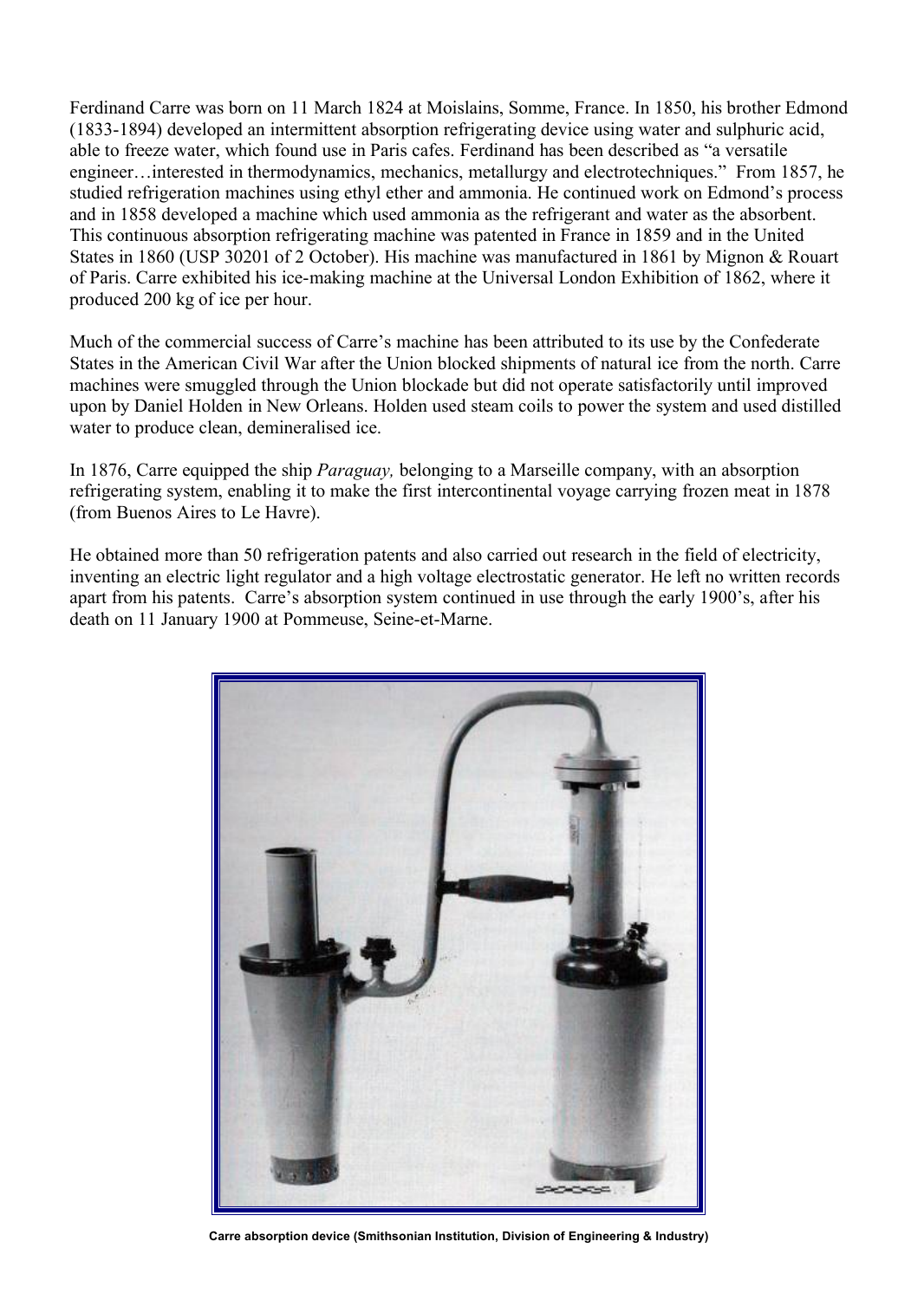

**Carre's intermittent household absorption refrigerator of 1859**



**Carre's continuous absorption refrigerating machine of 1859**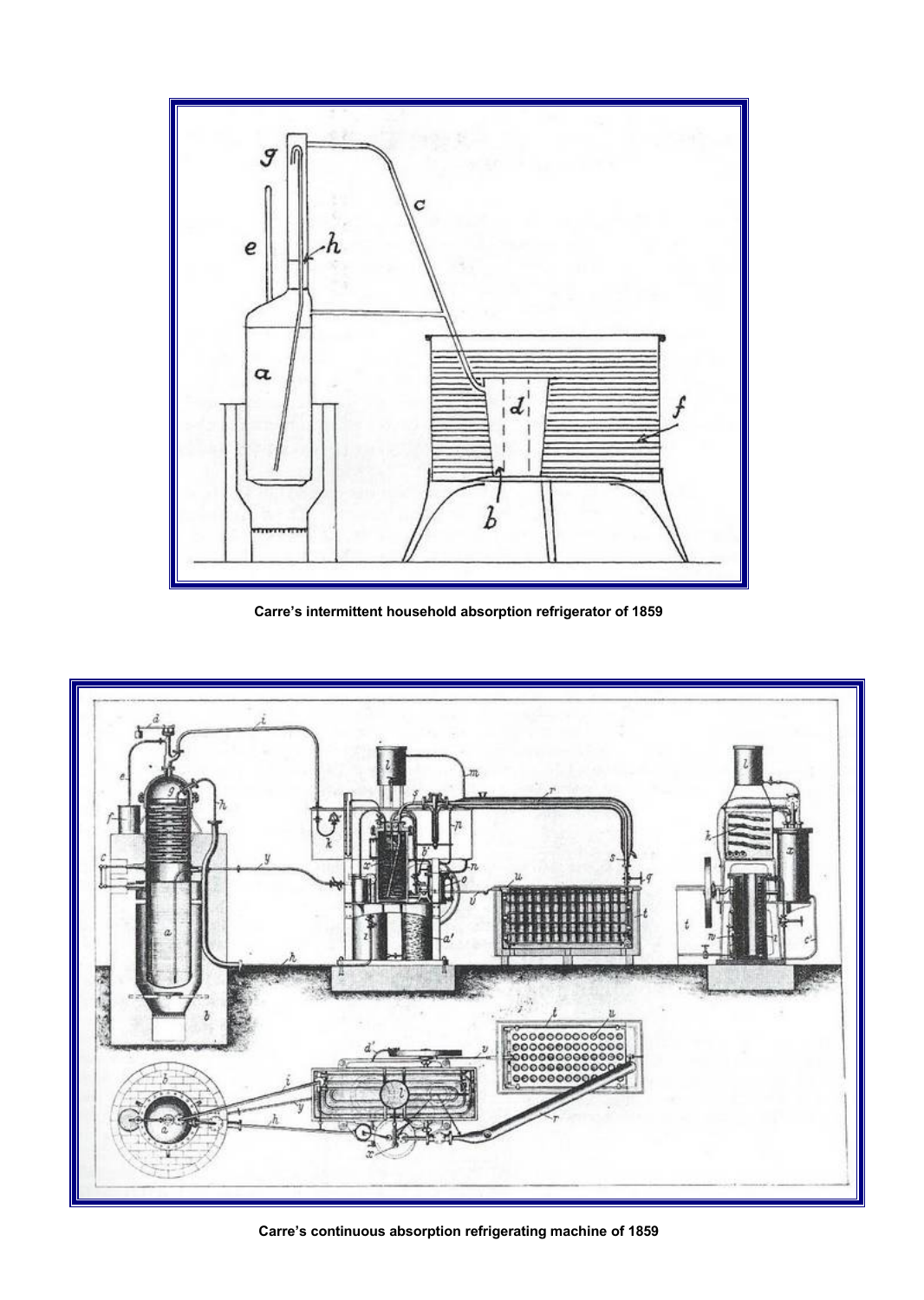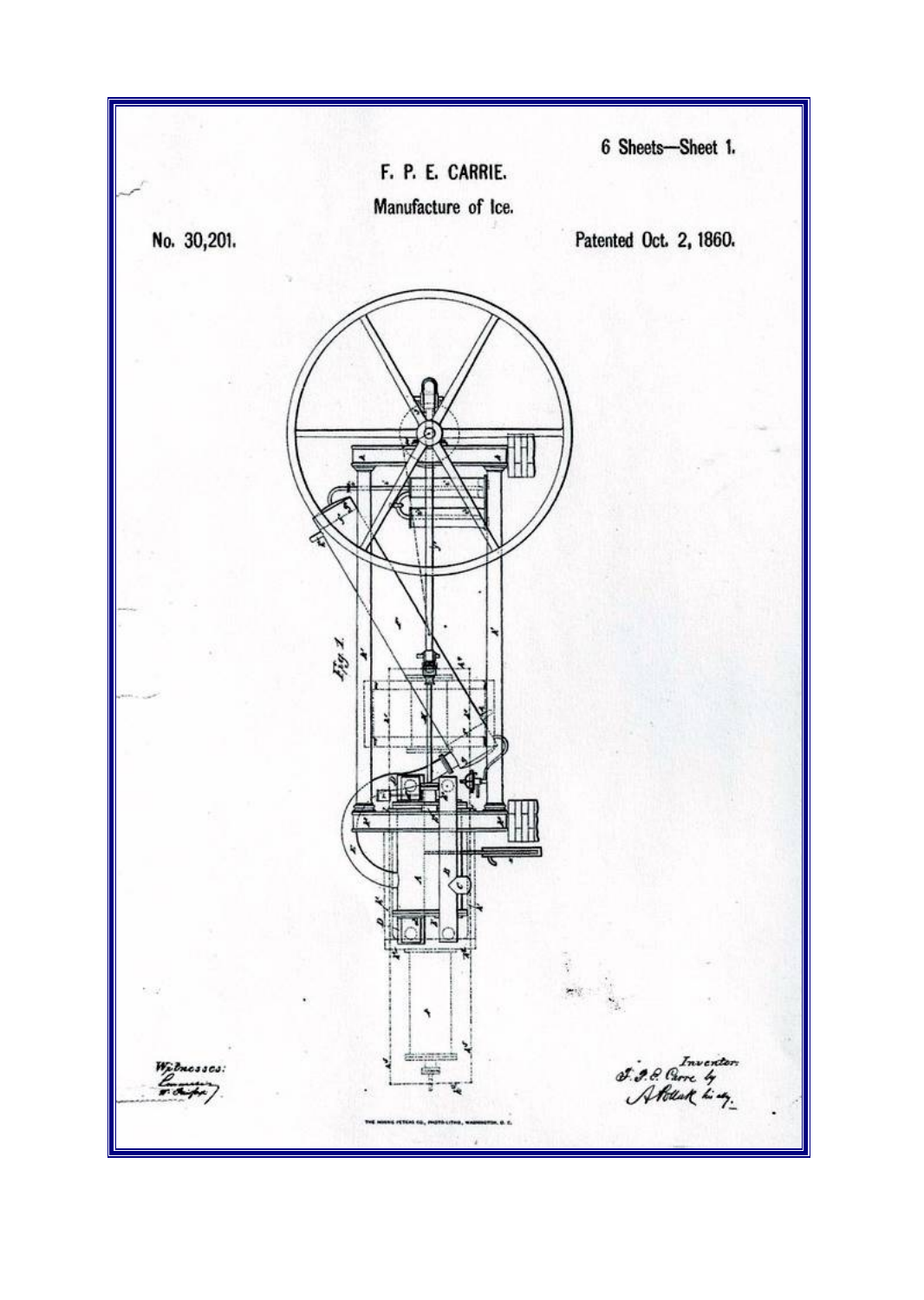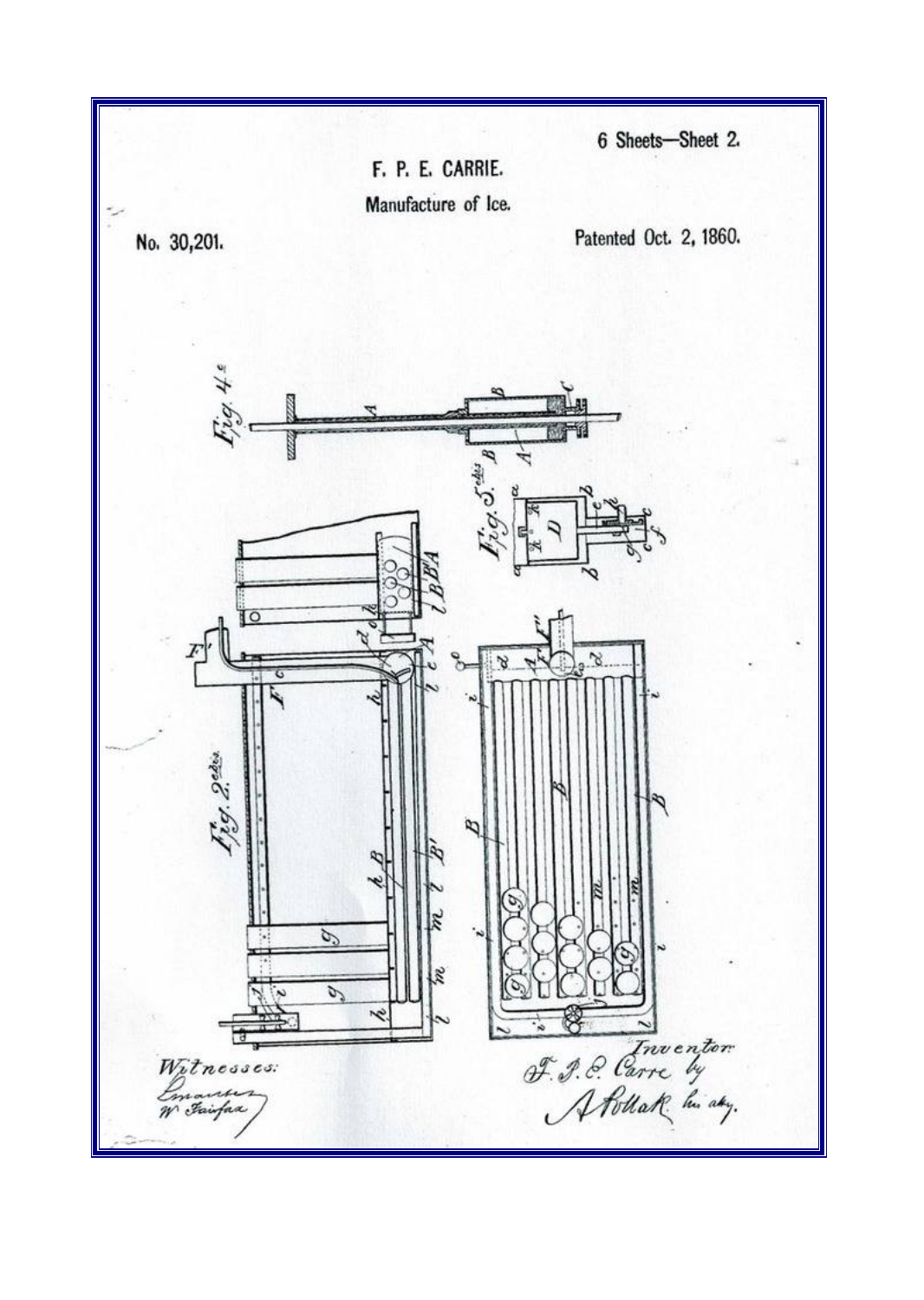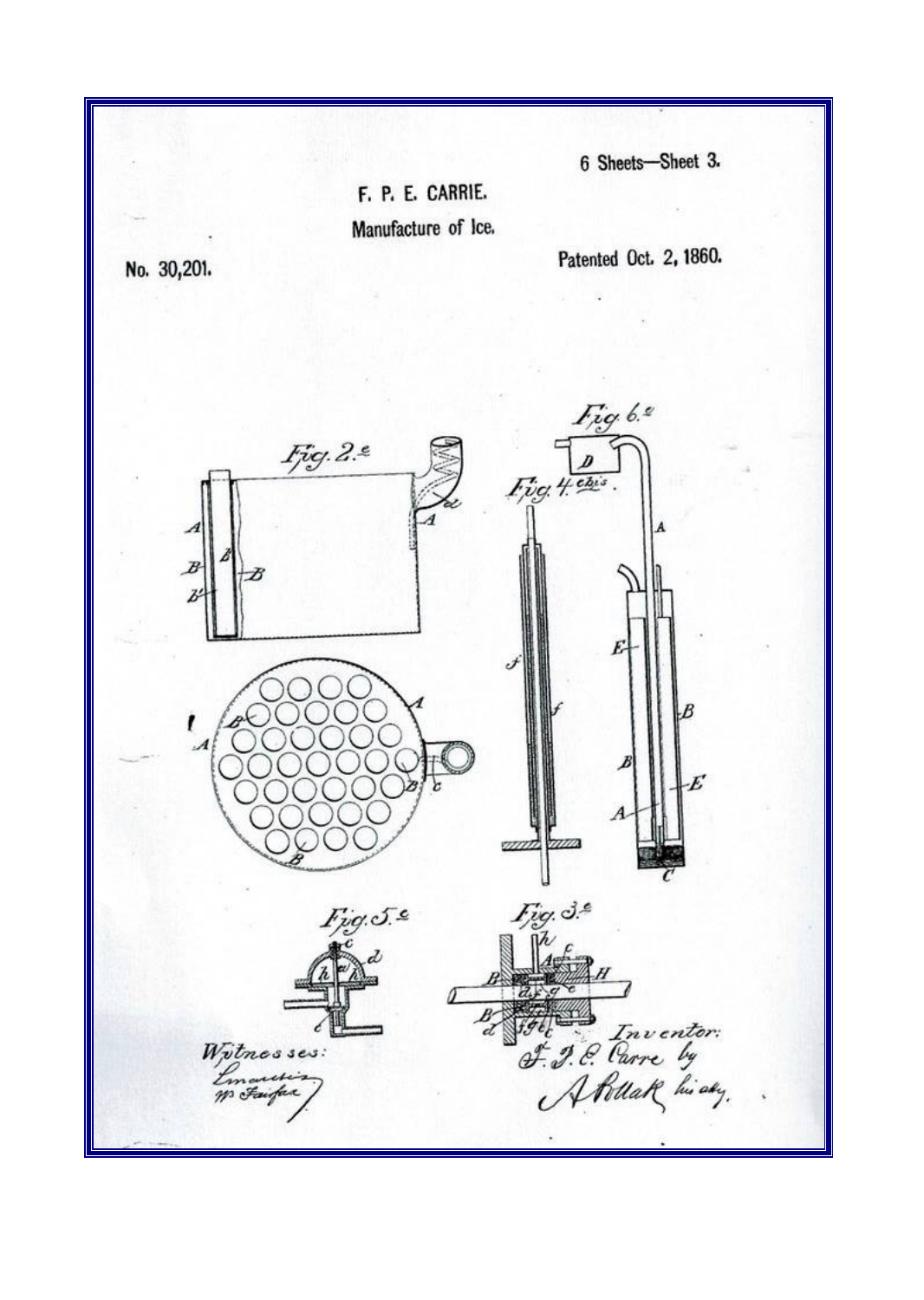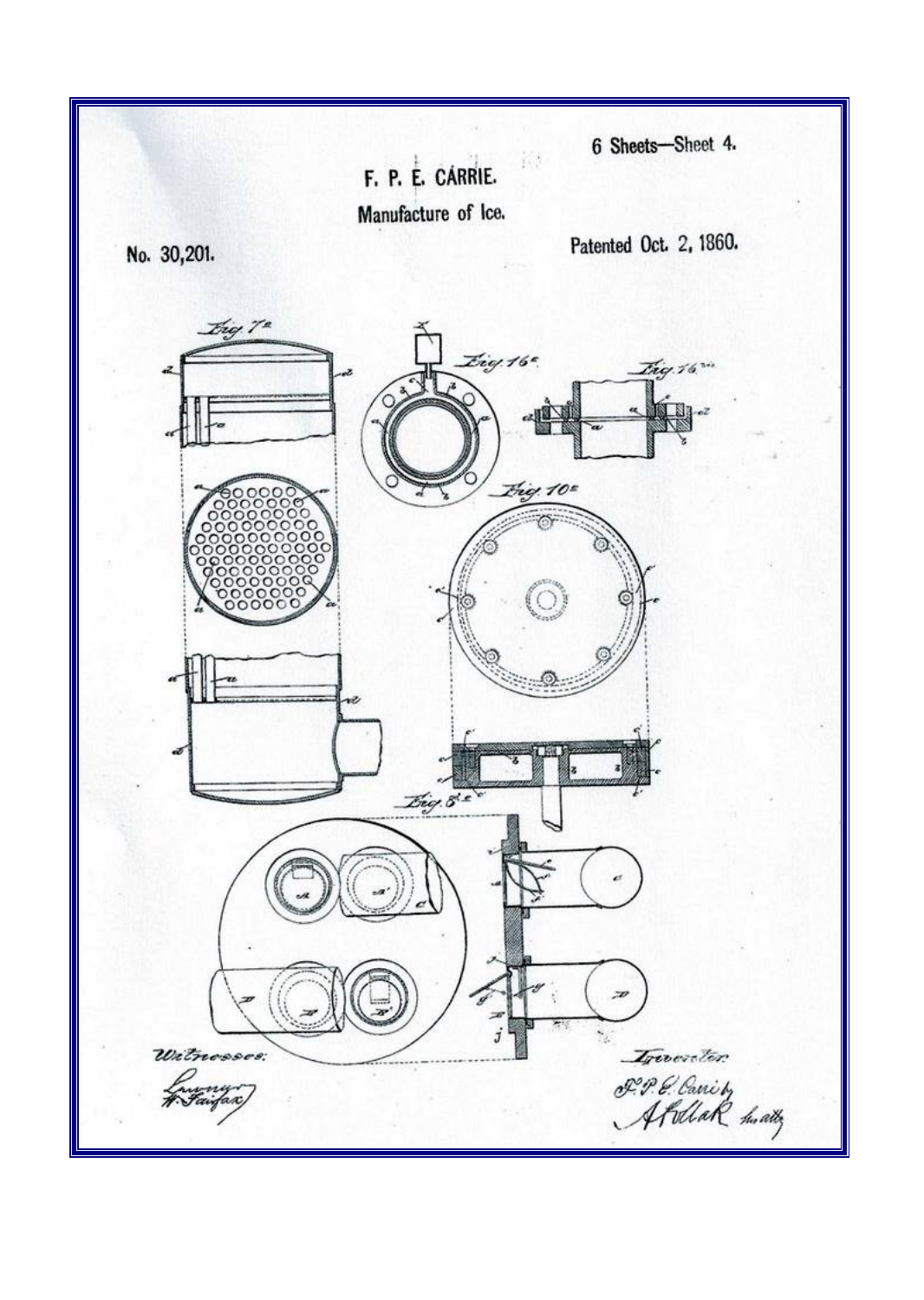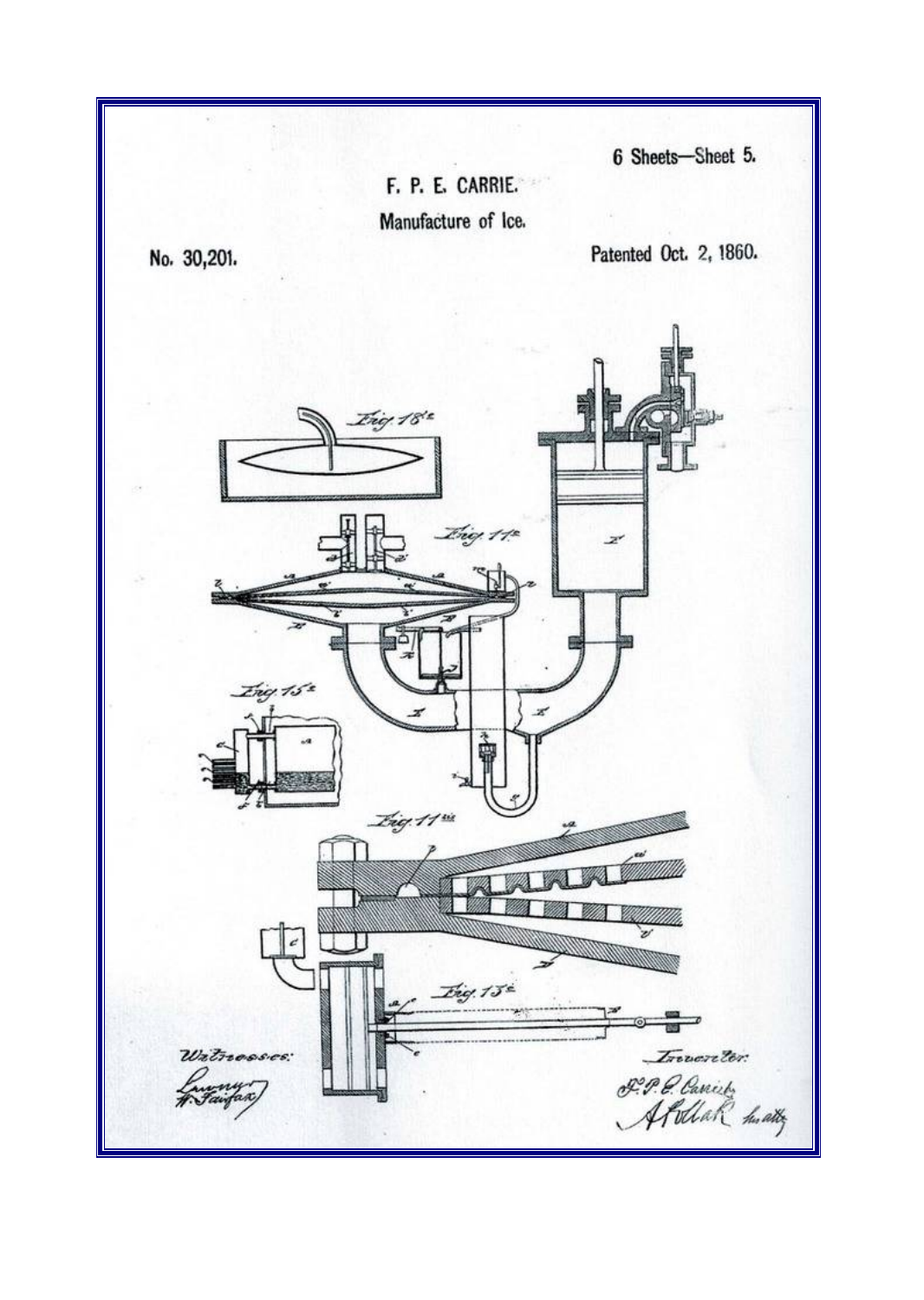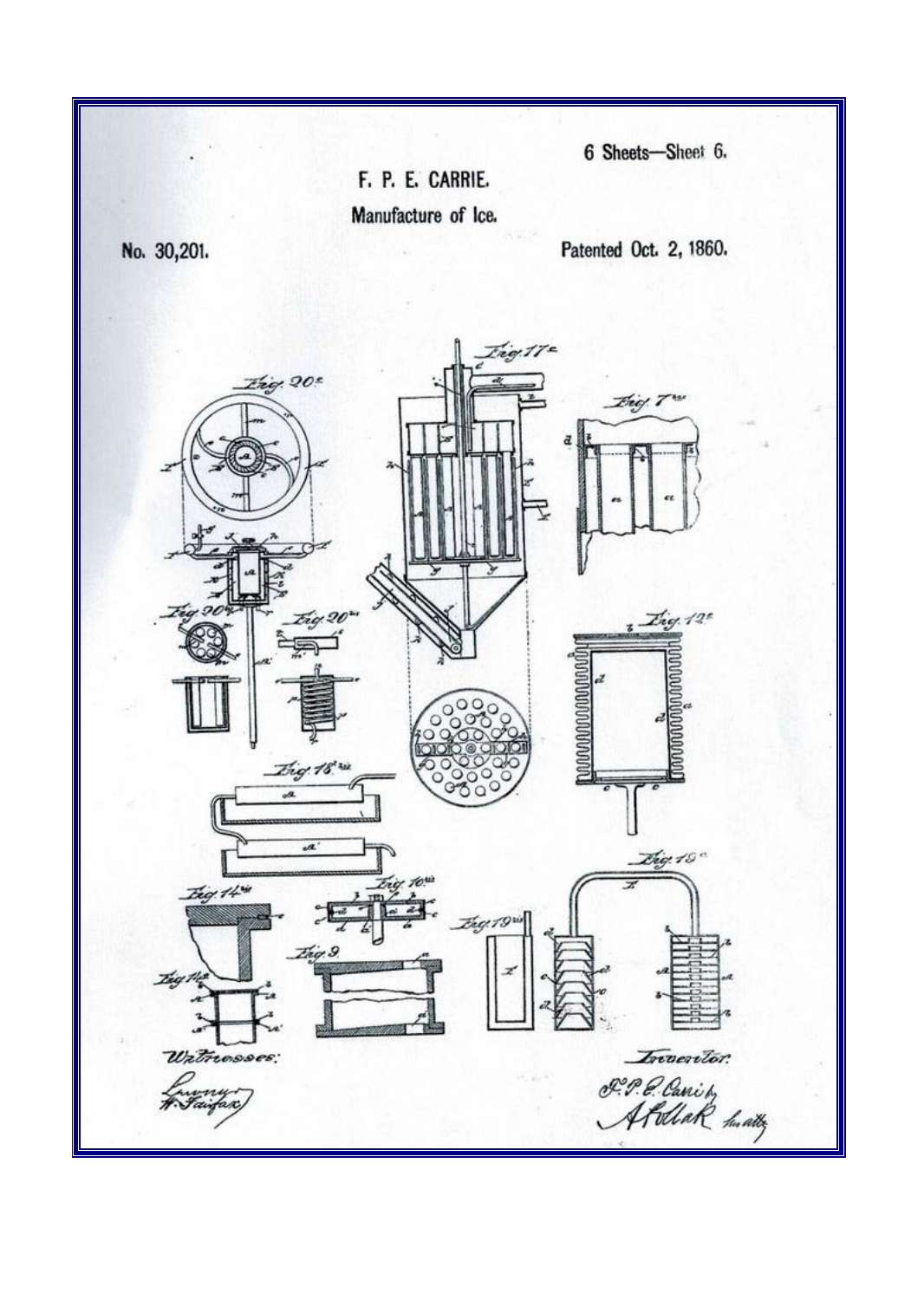## **UNITED STATES PATENT OFFICE.**

F. P. E. CARRÉ. OF PARIS, FRANCE.

## IMPROVEMENT IN APPARATUS FOR FREEZING LIQUIDS.

Specification forming part of Letters Patent No. 30,201, dated October 2, 1860.

To all whom it may concern:<br>Be it known that I, FERDINAND PHILIP EDWARD CARRÉ, of Paris, France, have invented certain Improvements in Means for Producing Cold or Making Ice; and I declare that the following is a full and exact description thereof, reference being had to the accompanying drawings, and to the letters of reference marked thereon.

The fact that by vaporization an enormous quantity of caloric is absorbed has led to the use of the vaporization of volatile fluids in the vacuum to produce cold artificially and to make ice. Liquids—such as ether, sulphuret of carbon, &c.—that reach the boiling-point at a low temperature, and the vapor of which possesses (even at the temperature of freezing water) a considerable degree of tension (5.5118 to 6.9055 inches of mercury) are eminently<br>suitable to produce this result. For instance, if a recipient surrounded with water containing ether be put in communication with the exhaust-pipe of an air-pump, or if this pump be caused first to produce the vacuum in the recipient, when the said recipient is cleared of air, or nearly so, the ether will vaporize by virtue of its tension. We know that at 24.8° Fahrenheit it possesses a tension of about 6.9055 inches of mercury. Now at this temperature water freezes, and for that very reason the vaporization of a liquid cannot be effected without the absorption of a certain<br>amount of caloric. Thus ether will absorb from the water surrounding the sides of the recipient its latent caloric, which (water) after having yielded all its latent caloric will be found converted into ice. If, on the other hand, the vapors of ether be forced into a worm, which we shall suppose thoroughly free from air and surrounded with cold water constantly renewed, so that it may be maintained at a uniform temperature of about 57.2° Fahrenhelt, we find that at this temperature the tension of the vapor of ether to be about 12.5984 inches of mercury, or that as soon as, in consequence of the working of the pump, the vapors accumulated into the worm acquire a ten-<br>sion little beyond 12.5984 inches of mercury they will be condensed thereby, yielding their latent caloric of elasticity to the surrounding mass of water. Again, if the condensed ether

in the worm be as soon as formed returned to the freezer, the latter will work continuously. In order that this series of phenomena may be produced in a constant and perfect manner, and allow of economy both as regards the motive power and the preservation of the liquids used, whose price is always comparatively high, it is necessary to make use of apparatus in which the vacuum once made is preserved indefinitely, or nearly so. Indeed, if air having a pressure of from 28 to 31 inches on all the openings and joints of the apparatus happen to get in it, it will require part of the motive power, besides checking the condensation, to be used for its own expulsion. By accumulating in the condenser the useful effect of the apparatus may be entirely annihilated, as its expulsion carries away considerable quantities of volatile liquid, and the op eration under such conditions proves too onerous to be practicable. I avoid these inconveniences by means of the series of combinations hereafter expounded, whose efficiency has been tested by sufficient experiment, so that<br>many of apparatuses used by me have kept for several months their initial or primitive<br>vacuum, and consequently without losing an atom of ether. The special dispositions and arrangements of receivers, &c., I have found<br>most efficient for the purpose of collecting the cold produced as well as for applying it are hereinafter fully explained.

The first sheet contains a drawing of the whole apparatus and several views necessary to make thoroughly comprehensive the application of the above-stated principles to an apparatus working by means of an ordinary airpump.

In Figure 1, A is a double-acting air-pump;<br>B, bifurcated tube, fixed by means of the branch tubes b b' upon the openings of the exhaust-valves; C, tube communicating with the freezer. D is a large bifurcated tube, whose branch tubes  $d$   $d'$  are fitted on the openings of the forcing-valves; E, tube leading the vapors to the condenser; F, tubular condenser composed of small tubes soldered at their ends in the caps or partition on either end of the condenser, and composed of two plates,  $ff'$ , that are soldered on their periphery to the interior of the large tube inclosing the whole, thus form-